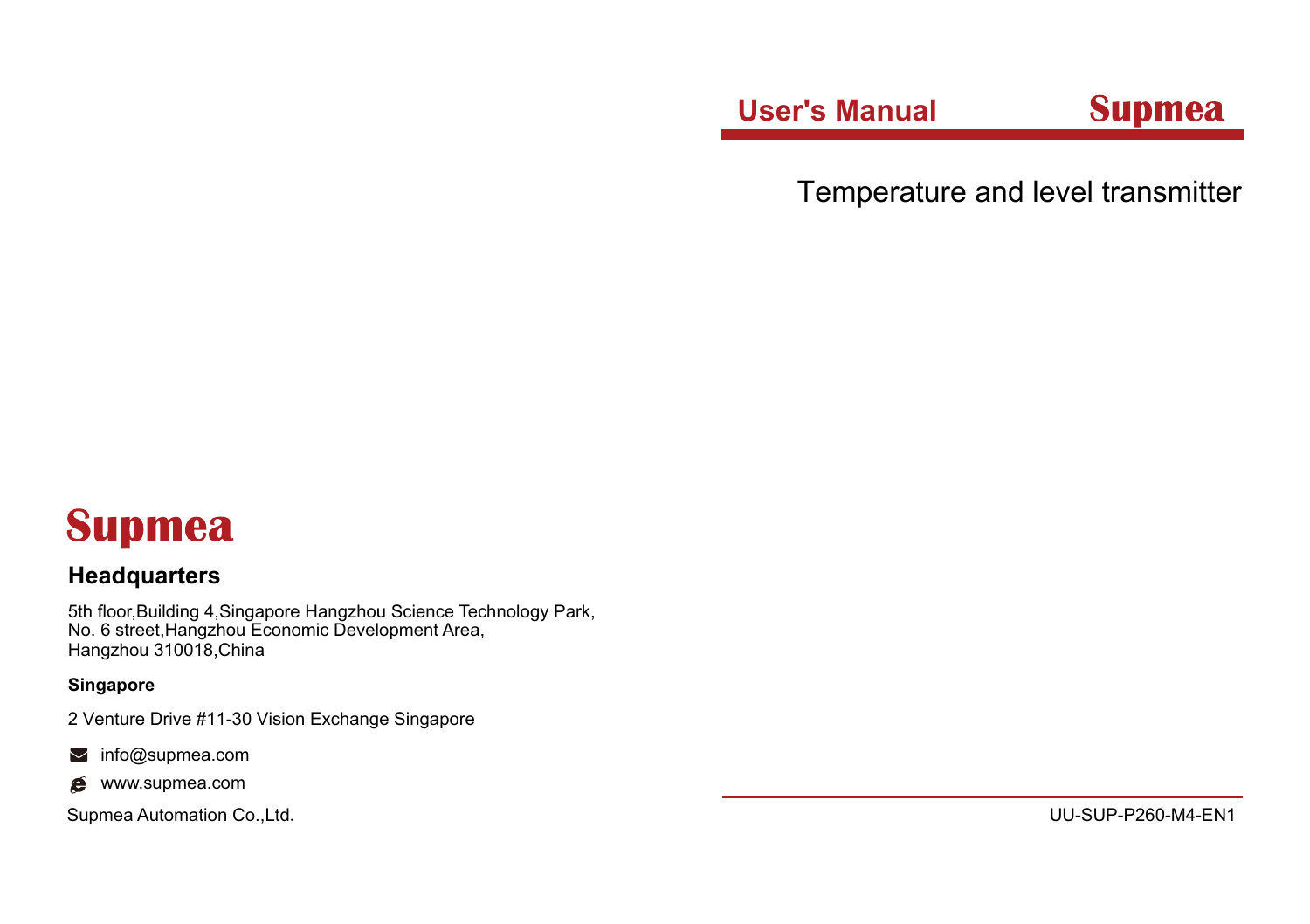## **Preface**

- Thank you for purchasing submersible pressure level transmitter.
- This manual is illustrating various functions, wiring methods, setting methods, operation methods, fault handling methods, etc. of the product.
- Please read this manual carefully before operating and using it to avoid unnecessary losses caused by the false operation.
- After reading, please keep it in a place convenient for reading at any time for reference during operation.

#### **Note**

- Modification of this manual's contents will not be notified due to function upgrading, etc.
- We try our best to guarantee that the manual content is accurate, if you find something wrong or incorrect. please contact us.
- It is strictly prohibited to reprint or copy the contents of this manual.
- This product is forbidden to use in explosion-proof occasions.

## **Version**

U-SUP-P260-M4-EN1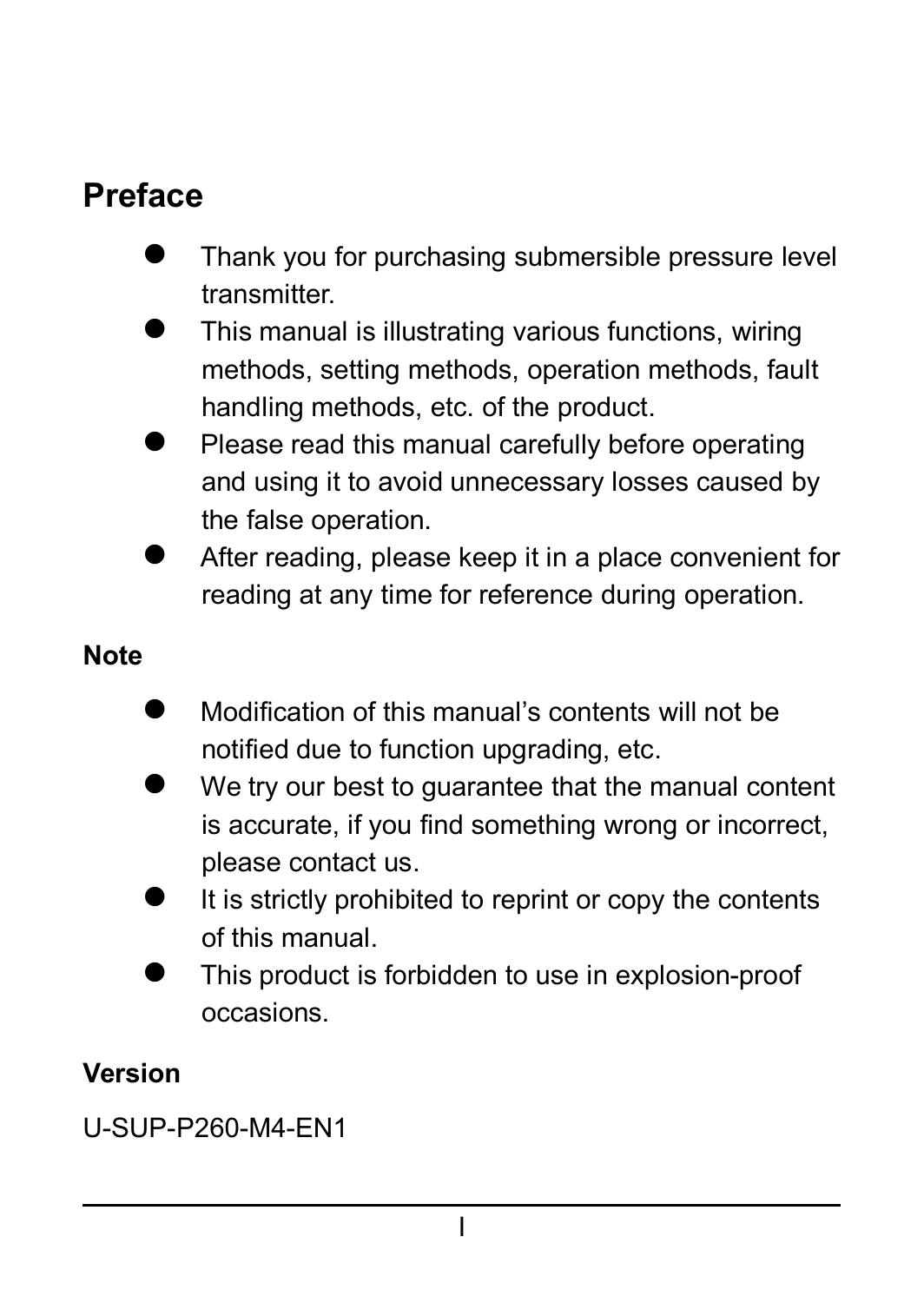## **Disclaimer**

- The company does not make any guarantees for the terms outside the scope of this product warranty.
- This company is not responsible for damage to the instrument or loss of parts or unpredictable damage caused directly or indirectly by improper operation of the user.

#### **Package contents**

After opening the box, please confirm the package contents before starting the operation. If you find that the model and quantity are incorrect or there is any physical damage in appearance, please contact u

| No. | Item Name                            | Quantity | Remarks |
|-----|--------------------------------------|----------|---------|
|     | Temperature and level<br>transmitter |          |         |
| 3   | Manual                               |          |         |
|     | Certificate                          |          |         |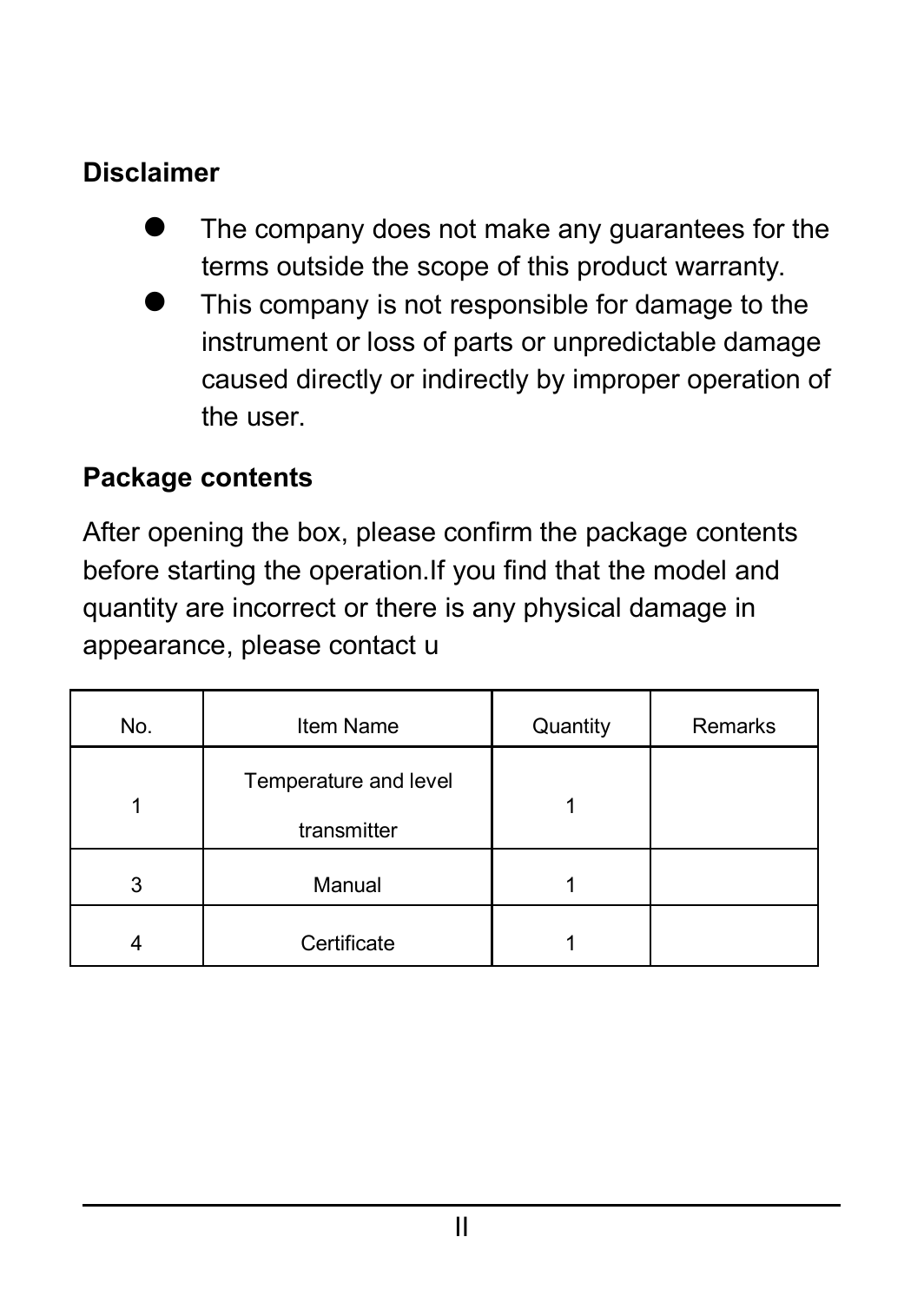## **Contents**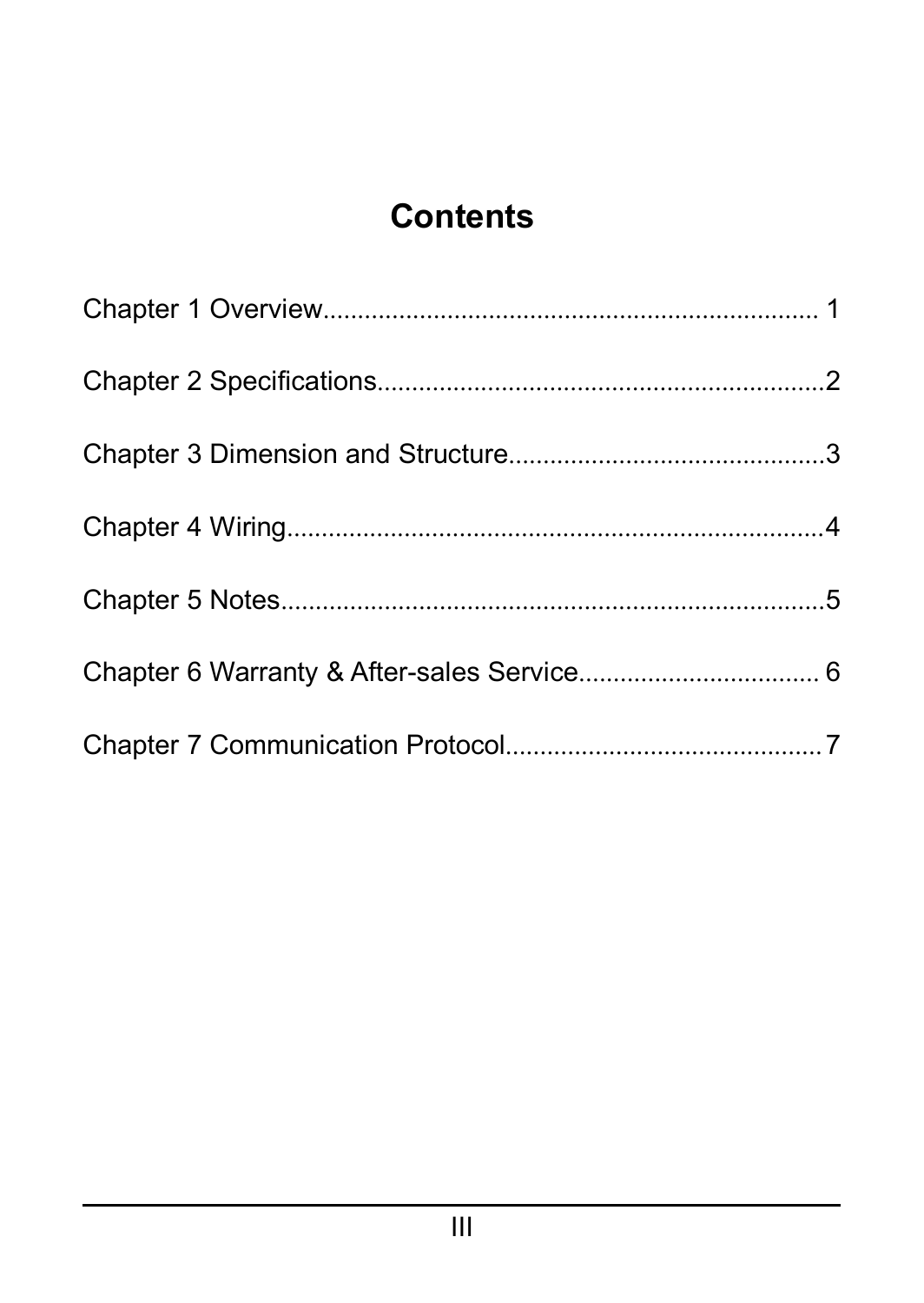## <span id="page-4-0"></span>**Chapter 1 Overview**

The temperature and level transmitter is applied to fluid depth measurement at industrial areas, transfers measured depth value to standard signal such as  $(4 \sim 20)$ mA/  $(0 \sim 5)$ V/ RS485. It matches various instruments, and is widely used in transportation,oil,chemical, metallurgical, light industry and other fields.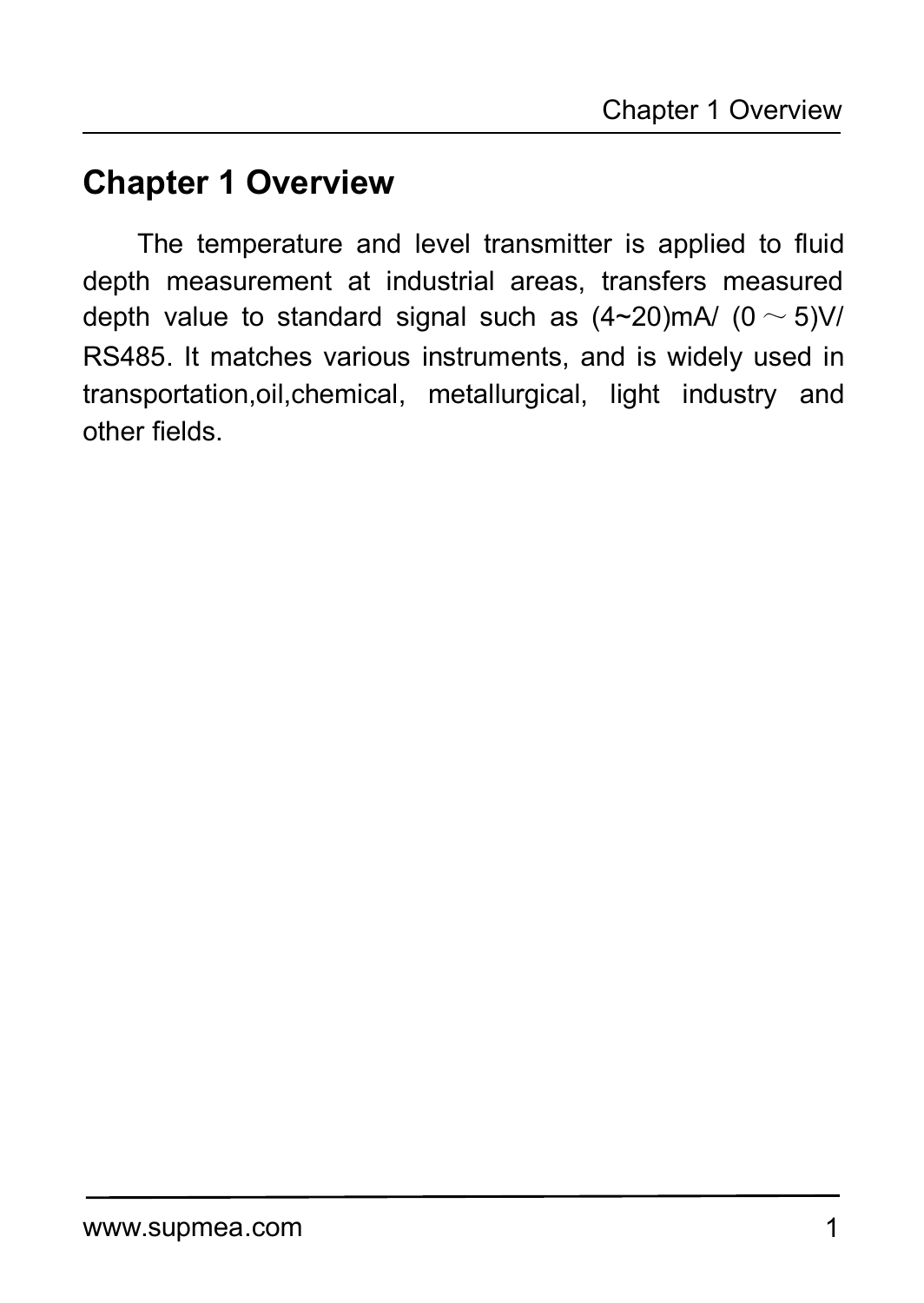# <span id="page-5-0"></span>**Chapter 2 Specifications**

| Range             | Temperature: $(0 \sim 50)$ °C                |  |  |  |
|-------------------|----------------------------------------------|--|--|--|
|                   | Level: $(0 \sim 100)$ m                      |  |  |  |
|                   | 1.5% Temperature                             |  |  |  |
| Accuracy          | Level: $0.5%$                                |  |  |  |
| Stability         | $\pm 0.25\%$ FS/Year                         |  |  |  |
| Zero              |                                              |  |  |  |
| temperature drift | $\pm 0.05\%$ FS/°C                           |  |  |  |
| Sensitivity       |                                              |  |  |  |
| temperature drift | $\pm 0.05\%$ FS/°C                           |  |  |  |
| Compensation      | $(0 - 50)$ °C                                |  |  |  |
| temperature       |                                              |  |  |  |
| Medium            | $(-20 - 65)$ °C                              |  |  |  |
| temperature       |                                              |  |  |  |
| Supply            | $(12~30)$ VDC                                |  |  |  |
| Output            | <b>RS485</b>                                 |  |  |  |
| Load resistance   | Current mode: $\leq$ (U-12)/0.02( $\Omega$ ) |  |  |  |
| Ingress           |                                              |  |  |  |
| Protection        | <b>IP68</b>                                  |  |  |  |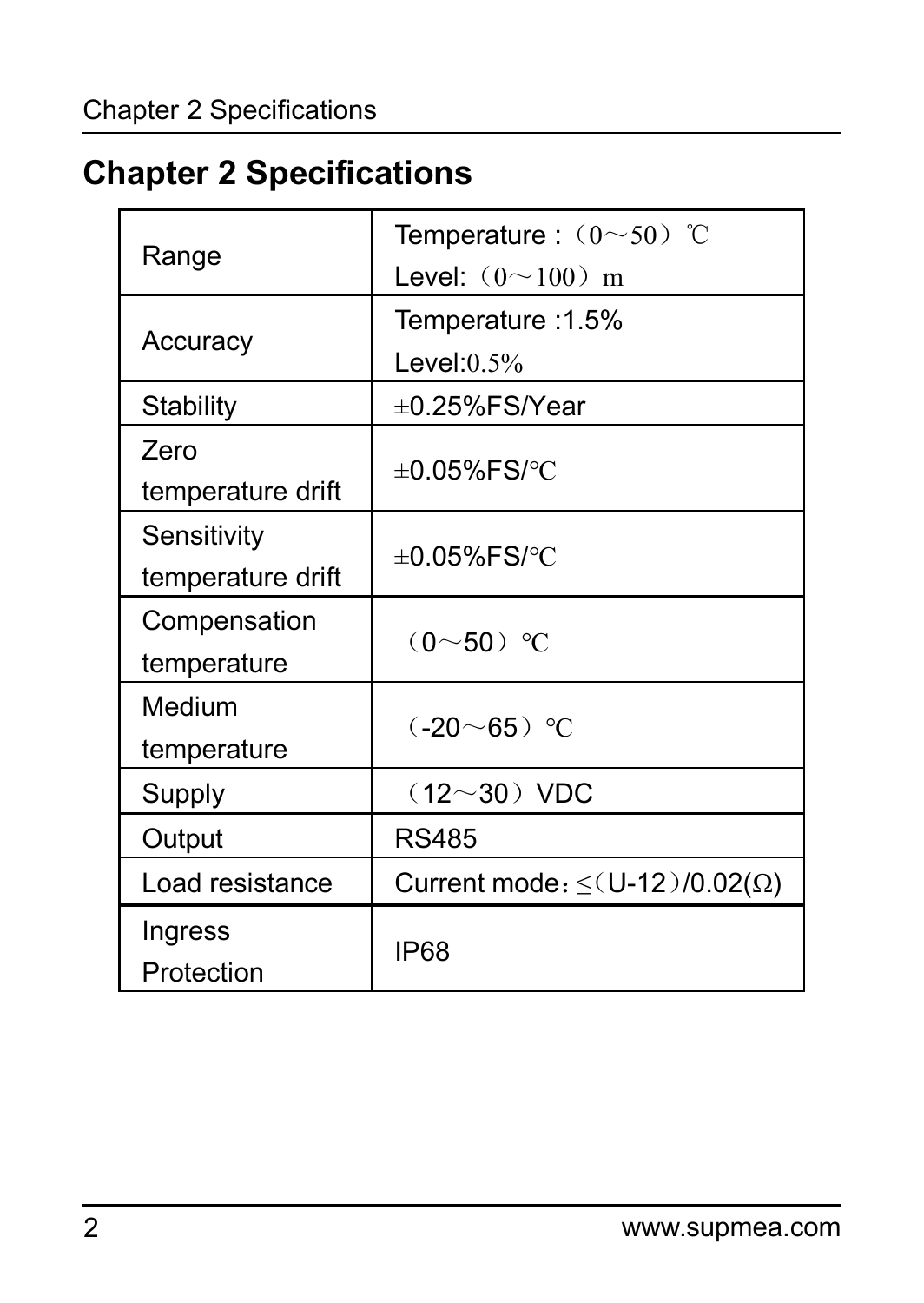## <span id="page-6-0"></span>**Chapter 3 Dimension and Structure**

Integrated measurement of liquid level/temperature, removable protective cap, welded structure, RS485 output.

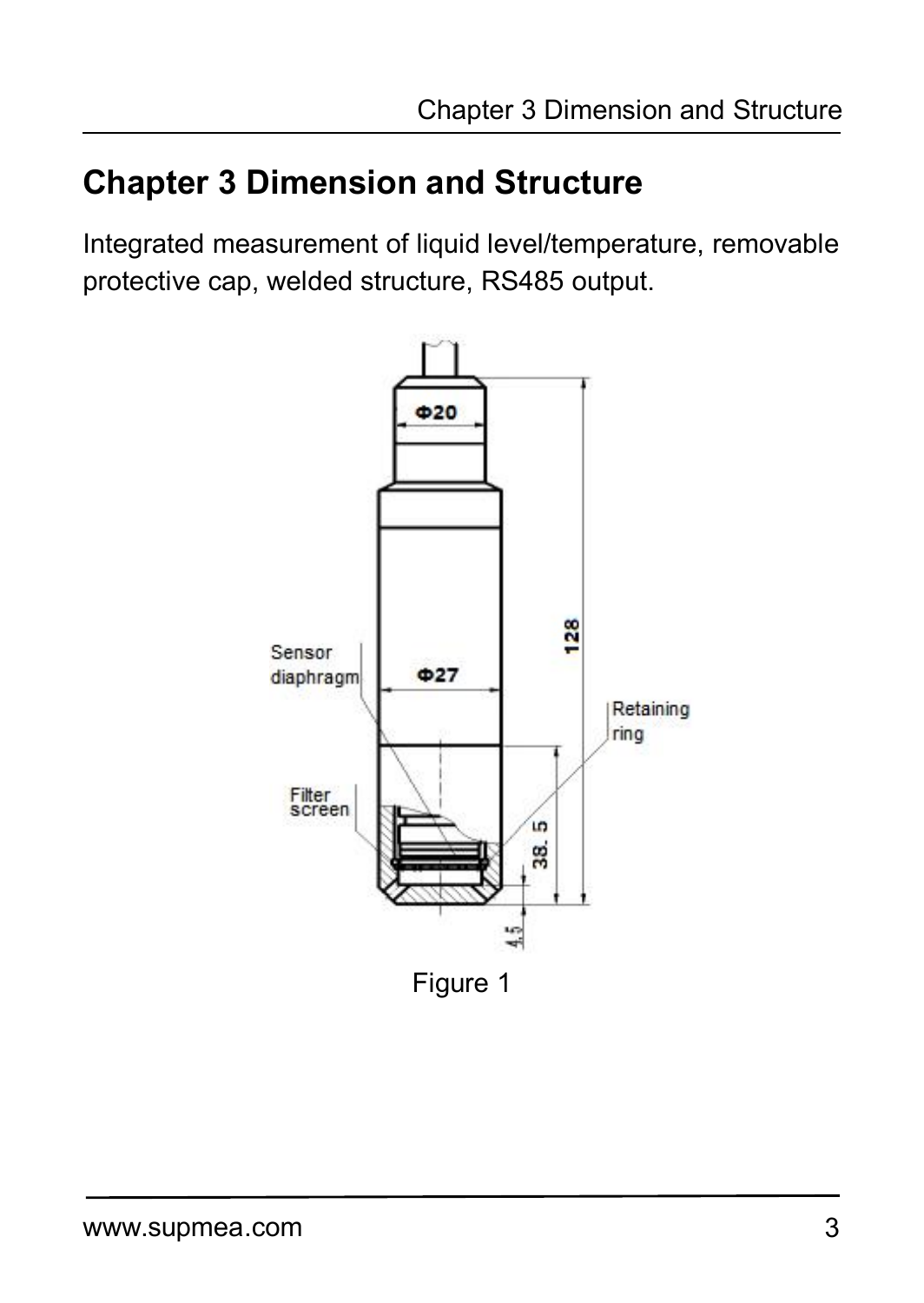# <span id="page-7-0"></span>**Chapter 4 Wiring**

## **4.1 Electrical connection**



- Green:Vcc-
- Yellow:TX(A)
- Blue:RX(B)
- **Black:Shield Wire**

## **4.2 Wiring diagram**



Figure 2 RS485 output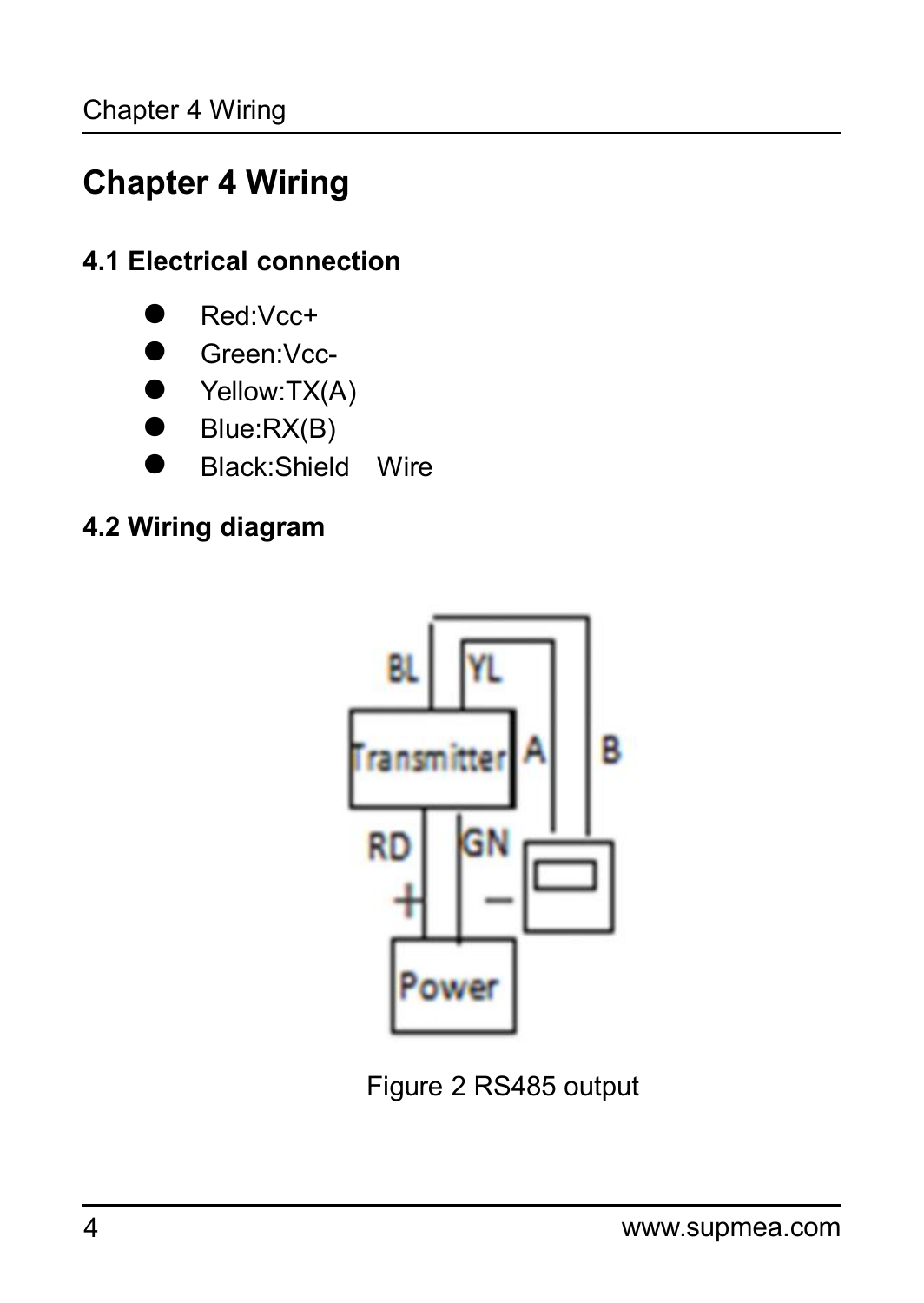## <span id="page-8-0"></span>**Chapter 5 Notes**

- Read wiring diagram carefully before installation.
- Turn off the power and the valve of the tested medium during installing and disassembling, the pressure is reduced to atmosphere pressure to avoid accidents caused by medium ejection.
- Make sure the transmitter is firmly connected and properly grounded during installing, avoid vibration and strong EMI environment. Ensure the good grounding in outdoor installation, and lightning protection measures should be taken to prevent lightning from damaging the products.
- For the accuracy of measurement, the fluidity of the medium should be ensured.
- It prohibited to insert hard objects into the pressure hole to prevent damaging the sensor diaphragm.
- Prevent the cable damages so that fluid could not enter transmitter cavity through the damages and signal wire joint, which will damage the product.
- Explosion-proof products should be used in the working conditions requiring explosion protection.
- <span id="page-8-1"></span> Avoid serious personal injury and heavy property loss caused by incorrect operation and selection.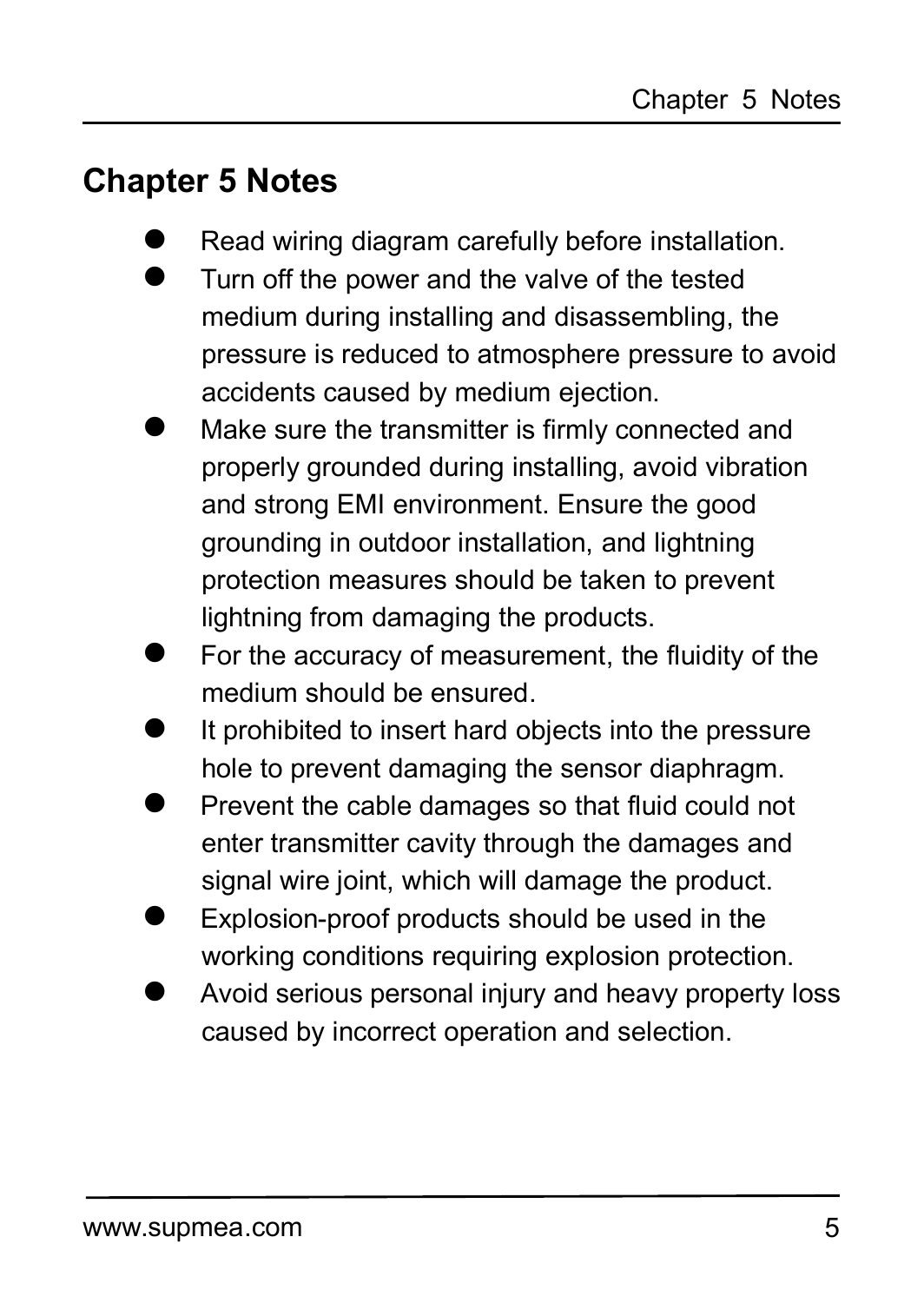## **Chapter 6 Warranty & After-sales Service**

We promise to the customer that the hardware accessories provided during the supply of the instrument have no defects in material and manufacturing process.

From the date of the purchase, if the user's notice of such defects is received during the warranty period, the company will unconditionally maintain or replace the defective products without charge, and all non customized products are guaranteed to be returned and replaced within 7 days.

Disclaimers:

During the warranty period, product faults caused by the following reasons are not in the scope of Three Guarantees service

- **Product faults caused by improper use by customers.**
- **•** Product faults caused by disassembling, repairing and refitting the product.

After-sales service commitment:

- We promise to deal with the customer's technical questions within 2 hours.
- For the instruments returned to the factory for maintenance, we promise to issue the test results within 3 working days and the maintenance results within 7 working days after receiving them.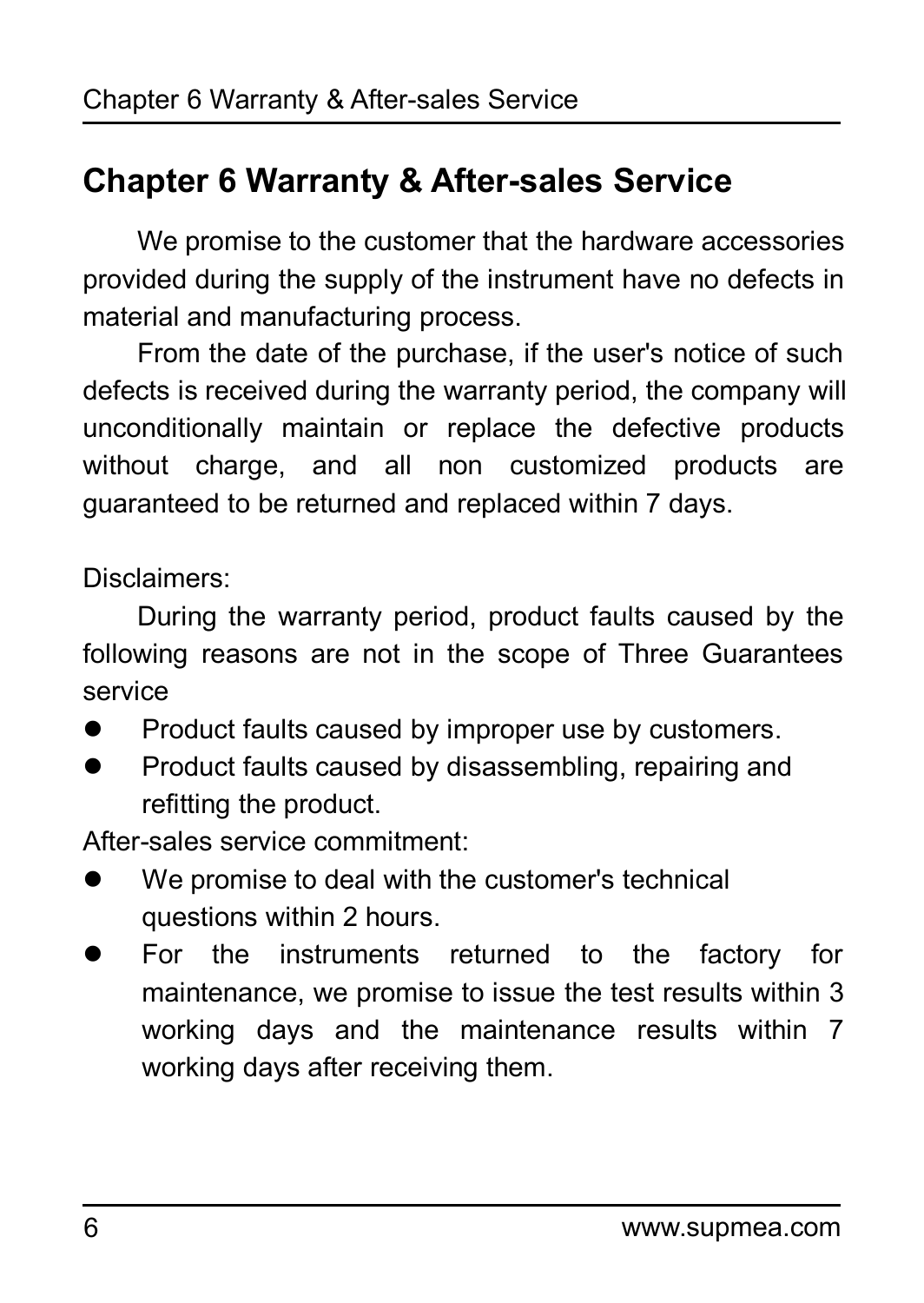## <span id="page-10-0"></span>**7.1 Overview**

This protocol complies with the MODBUS communication protocol and adopts the RTU mode and RS485 half-duplex mode in the MODBUS protocol; Currently, the device supports the MODBUS-RTU function code 03 and 06.

## **7.2 Wiring diagram**



Figure 3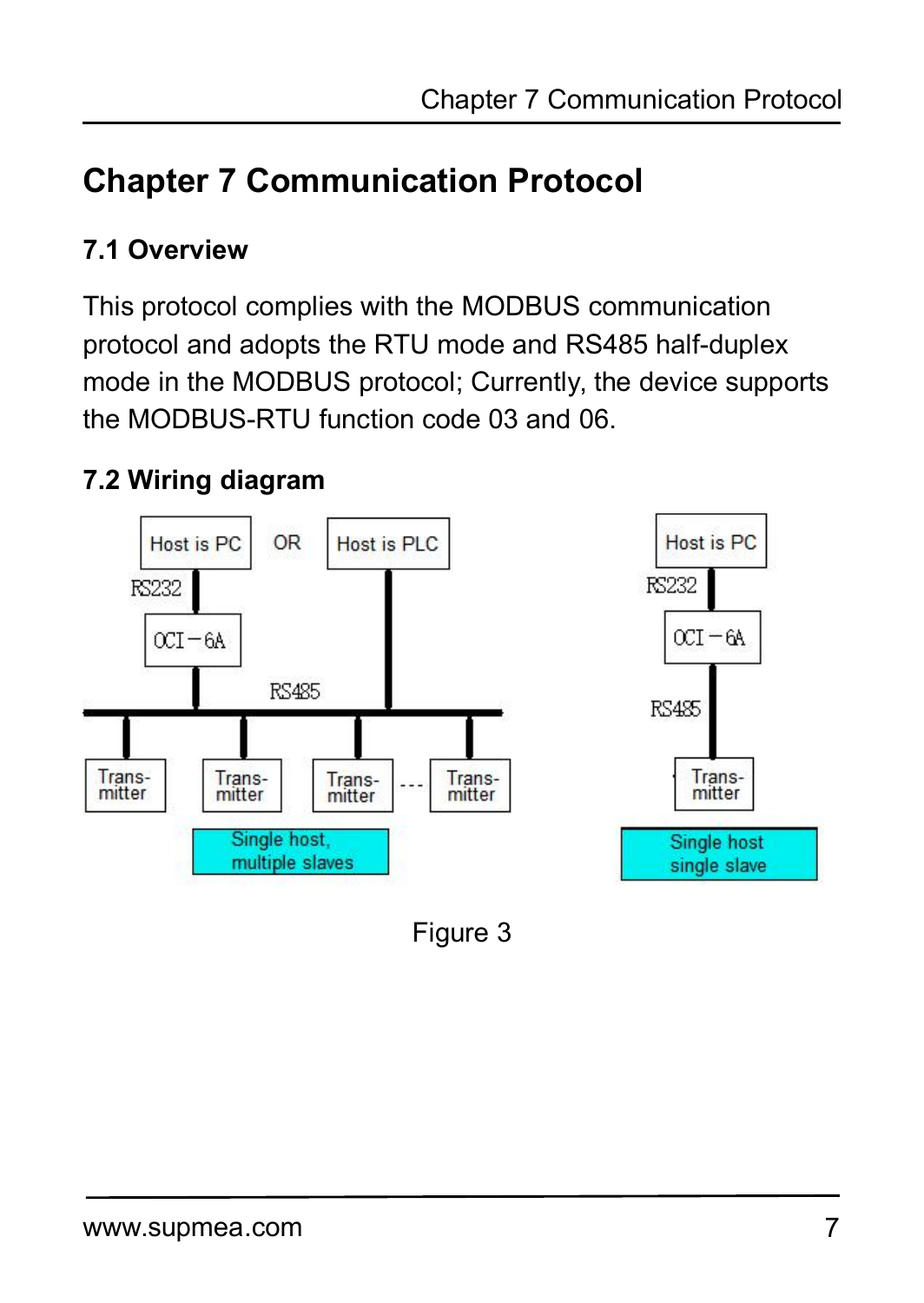#### **7.3 Data frame structure:**

- **•** Frame header: Starting byte, slave address.
- End of frame: Check data (XOR check).
- Parameter data: Function code operation command/response, function code number, function code setting/actual value.
- Process data: Host control command/ slave state response, master setting of host operation/actual value of slave operation.

## **7.4 Format:**

- Serial port settings: 8-bit data, 1-bit stop.
- **•** Example: 9600.N.8.1
- Meaning : 9600bps, No check, 8-bit data, 1-bit stop, serial port baud rate supported by this transmitter:1200,2400,4800,9600, 19200,38400,57600,115200
- The polynomial of CRC check : 0xA001.

## **7.5 Communication format**

- Examples of reading command format
	- A. Send the reading command format:

|      | AddressFunction | Data            | Data            | Data          | Data           | CRC <sub>16</sub> CRC <sub>16</sub> |                   |
|------|-----------------|-----------------|-----------------|---------------|----------------|-------------------------------------|-------------------|
|      | lcode           | <b>starting</b> | <b>starting</b> | <b>humber</b> | <b>Inumber</b> | (L)                                 | (H)               |
|      |                 | (H)             |                 | (H)           | (L)            |                                     |                   |
| 0X01 | 0x03            | 0X00            | 0X00            | 0X00          | 0X01           | 0X84                                | OX <sub>O</sub> A |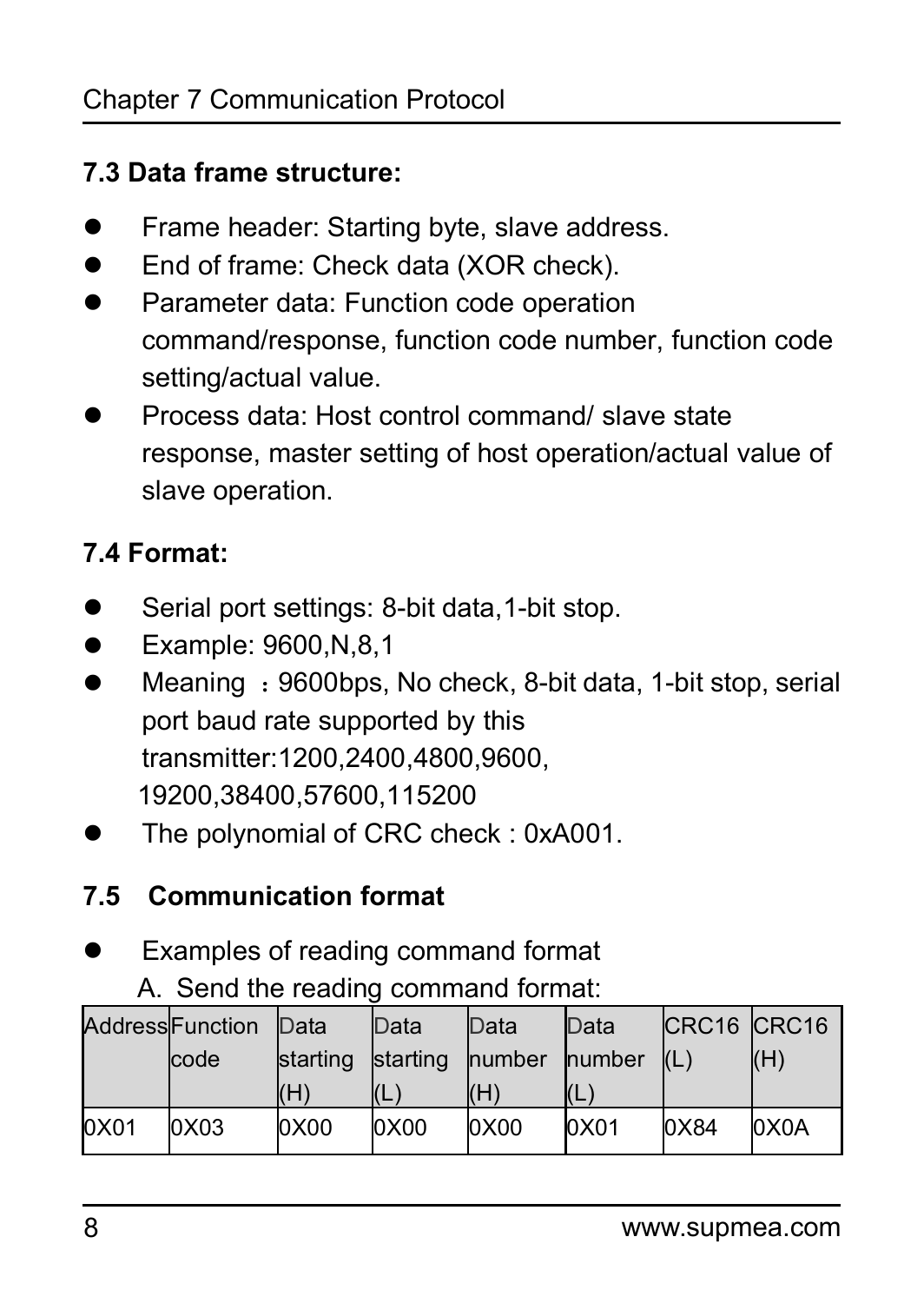| B. Return the read data format: Example |  |
|-----------------------------------------|--|
|-----------------------------------------|--|

|      | AddresslFunction | <b>B</b> yte | Data | Data     |            | CRC16CRC16 |
|------|------------------|--------------|------|----------|------------|------------|
|      | lcode            | number       | (H)  | <b>.</b> | <b>ICL</b> | (H)        |
| 0X01 | 0x03             | 0X02         | 0X00 | 0X01     | 0x79       | 0X84       |

#### Write command format (06 Function Code) example

|      | Address Function Data |                 | Data            | Data | Data | CRC <sub>16</sub> CRC <sub>16</sub> |      |
|------|-----------------------|-----------------|-----------------|------|------|-------------------------------------|------|
|      | code                  | <b>starting</b> | <b>starting</b> | (H)  | (L)  | I(L                                 | (H)  |
|      |                       | (H)             | YL.             |      |      |                                     |      |
| 0X01 | 0X06                  | 0X00            | 0X00            | 0X00 | 0X02 | 0x08                                | 0X0B |

## B. Return the read data format: Example

|      | Address Function Data |                 | Data     | Data  | Data | CRC16 CRC16 |      |
|------|-----------------------|-----------------|----------|-------|------|-------------|------|
|      | code                  | <b>starting</b> | starting | (H)   | (L)  | (L)         | (H)  |
|      |                       | (H)             | I(L)     |       |      |             |      |
| 0X01 | 0X06                  | 0X00            | 0X00     | loxoo | 0X02 | 0X08        | 0X0B |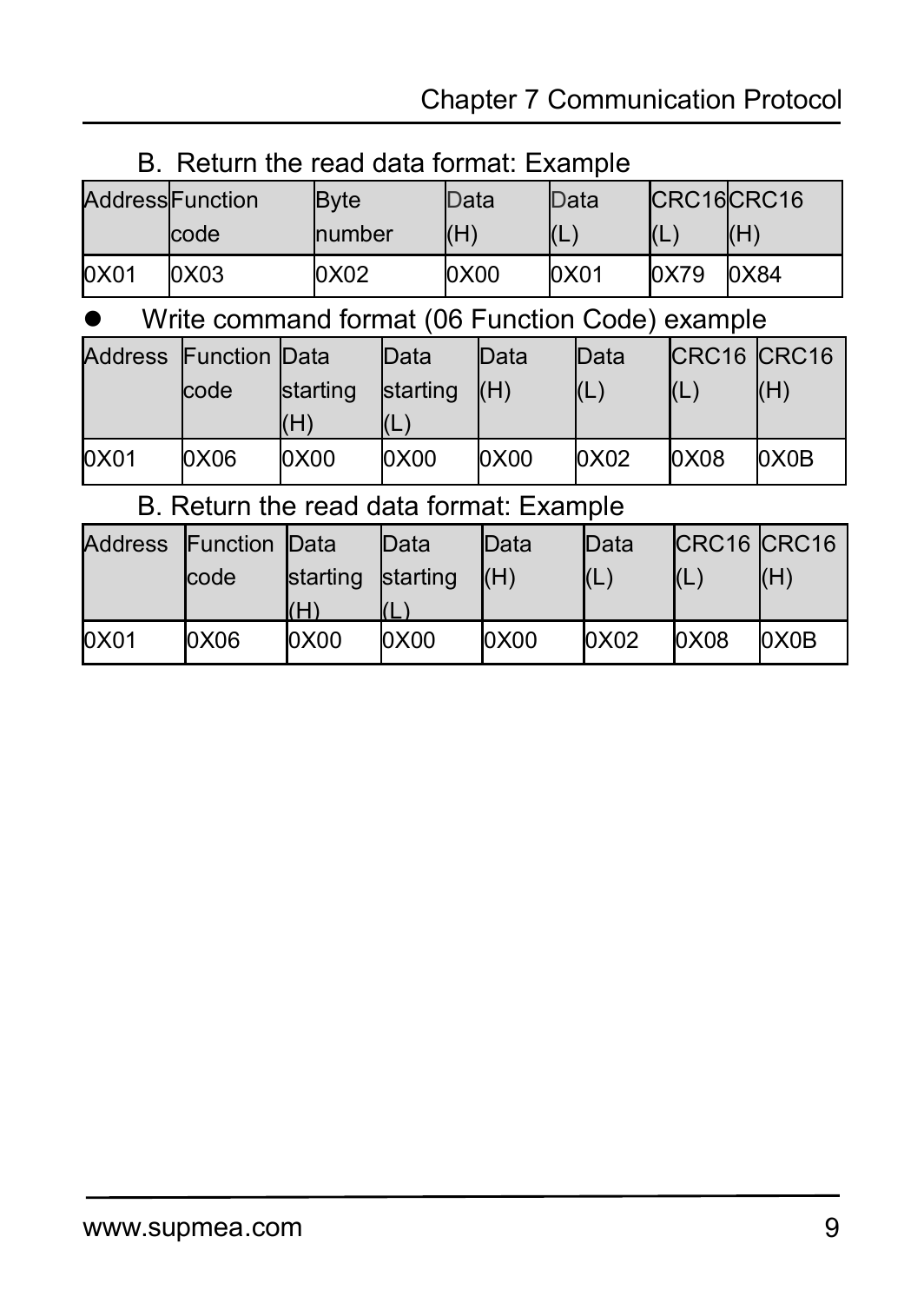## **7.6 Supported commands and meanings of the commands**

## **and data:**

| FunctionData<br>Code | address | starting Data type           | Data | byte Data range | Directive<br>significance |
|----------------------|---------|------------------------------|------|-----------------|---------------------------|
|                      |         | 0x03 Function code read data |      |                 |                           |
| 0X03                 |         | 0X0300 Unsigned<br>lint      | I2   | $1 - 247$       | Address                   |
|                      |         |                              |      | 1200            |                           |
|                      |         |                              |      | 2400            |                           |
|                      | 0X0301  |                              | 4    | 4800            |                           |
|                      |         |                              |      | 9600            |                           |
| 0X03                 |         | Unsigned                     |      | 19200           | Baud rate                 |
|                      |         | long int                     |      | 38400           |                           |
|                      | 0X0302  |                              |      | 57600           |                           |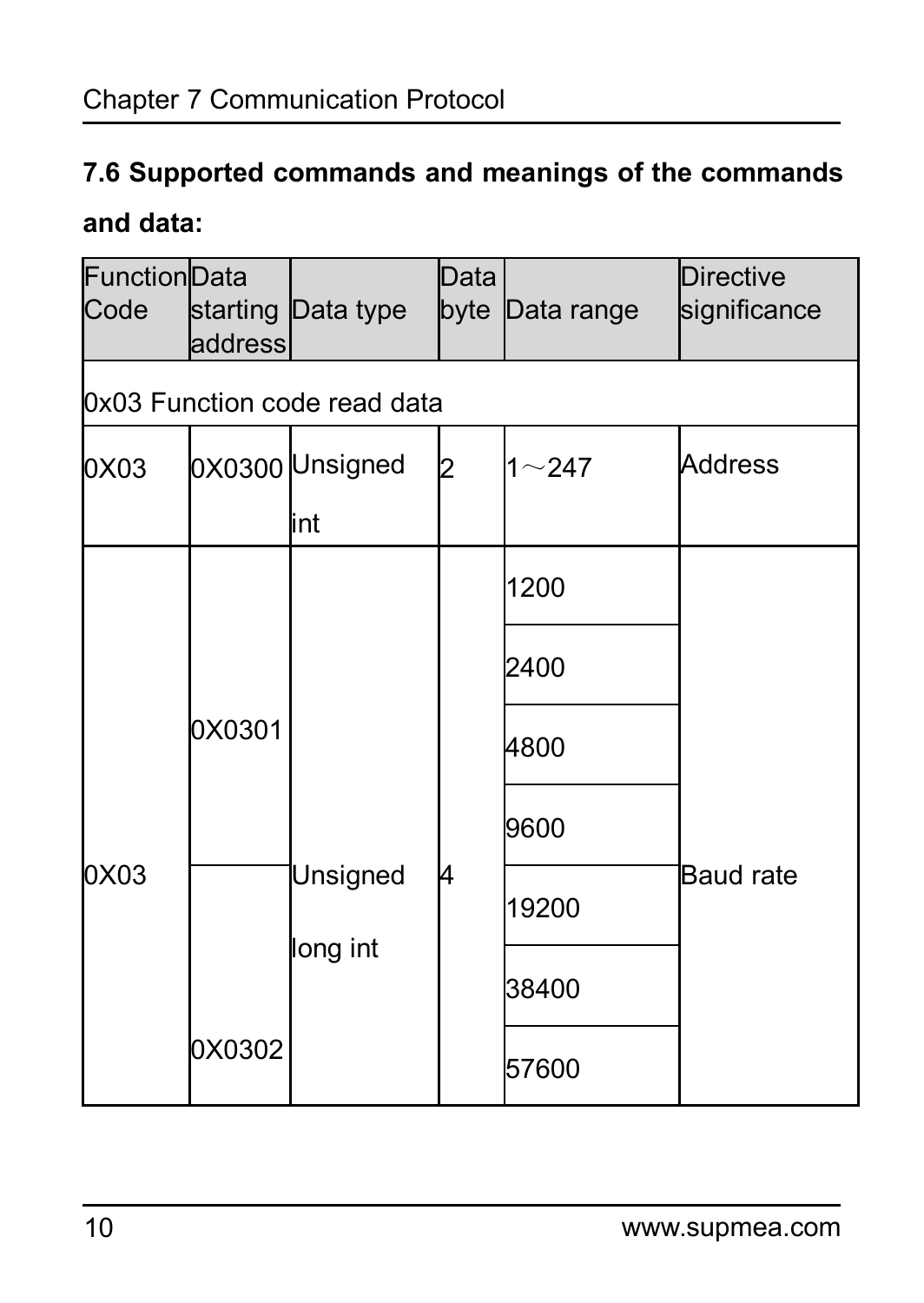|      |              |                 |    | 115200      |               |
|------|--------------|-----------------|----|-------------|---------------|
|      |              |                 |    | 0-None      |               |
| 0X03 |              | 0X0303 Unsigned | 12 | 1-ODD       | Check bit     |
|      |              | lint            |    | 2-EVEN      |               |
| 0X03 |              | 0X0304 Unsigned | 2  | $0~\sim$ 7  | Pressured     |
|      |              | lint            |    |             | decimal point |
| 0X03 |              | 0X0305 Unsigned | l2 | 0~1         | Emperature    |
|      |              | lint            |    |             | decimal point |
| 0X03 | 0X0306 Float |                 | 14 | $0.5 - 1.5$ | Pressure gain |
|      | 0X0307       |                 |    |             | coefficien    |
|      | 0X0308       | Float           |    |             | Pressure base |
| 0X03 | 0X0309       |                 | 14 |             | value         |
|      |              |                 |    |             |               |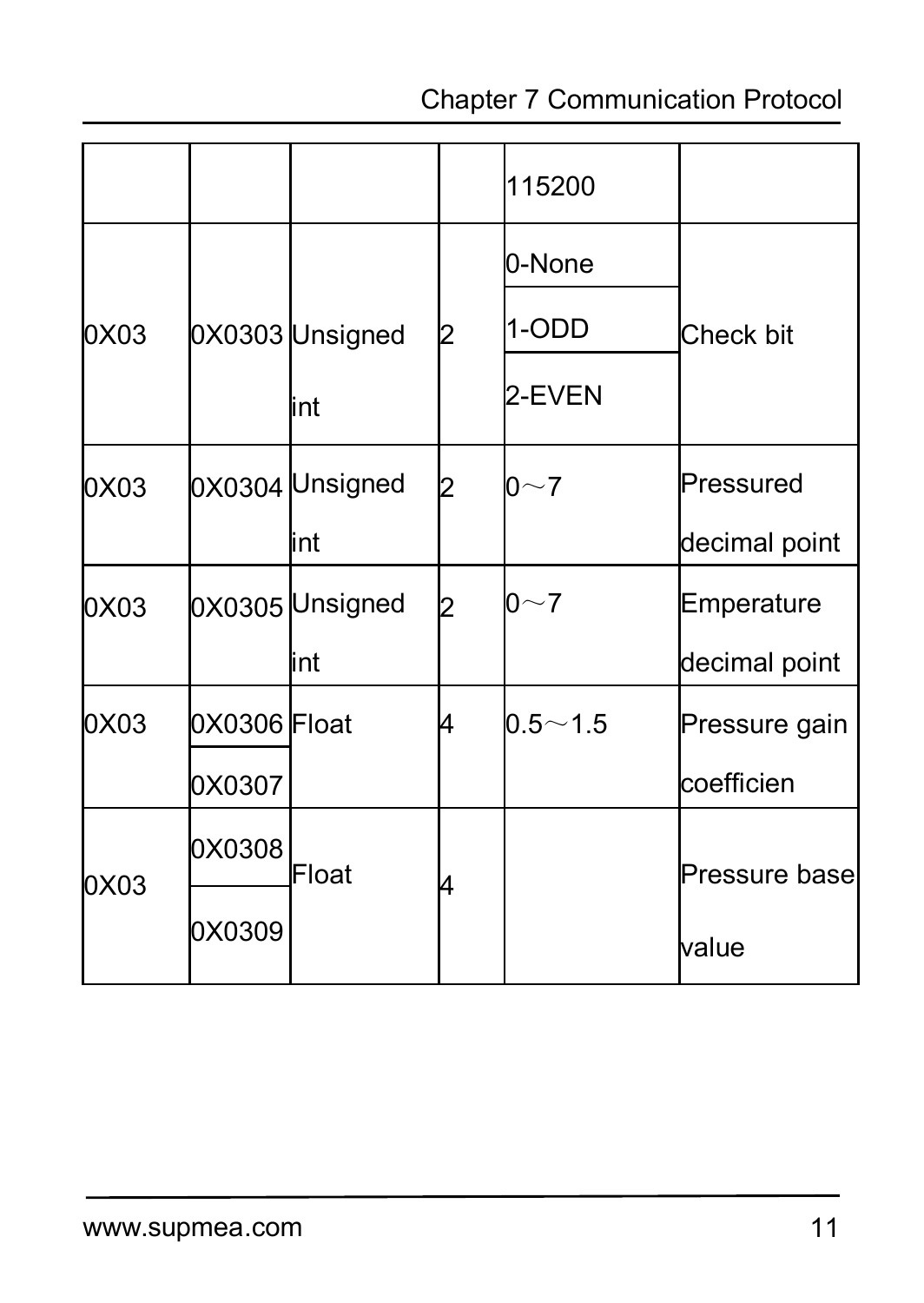|      | 0X030A | Float            |    |                        | Temperature   |  |
|------|--------|------------------|----|------------------------|---------------|--|
| 0X03 | 0X030B |                  | 14 |                        | base value    |  |
|      |        |                  |    | 0001-kPa               |               |  |
|      |        |                  |    | 0002-MPa               |               |  |
| 0X03 |        | 0X030CUnsigned 2 |    | 0003-mmH2O             |               |  |
|      |        | lint             |    | 0004-mH <sub>2</sub> O | Pressure unit |  |
|      |        |                  |    | 0005-mmOIL             |               |  |
|      |        |                  |    | 0006-mOIL              |               |  |
|      |        |                  |    | 0007-Bar               |               |  |
|      |        |                  |    | 0008-psi               |               |  |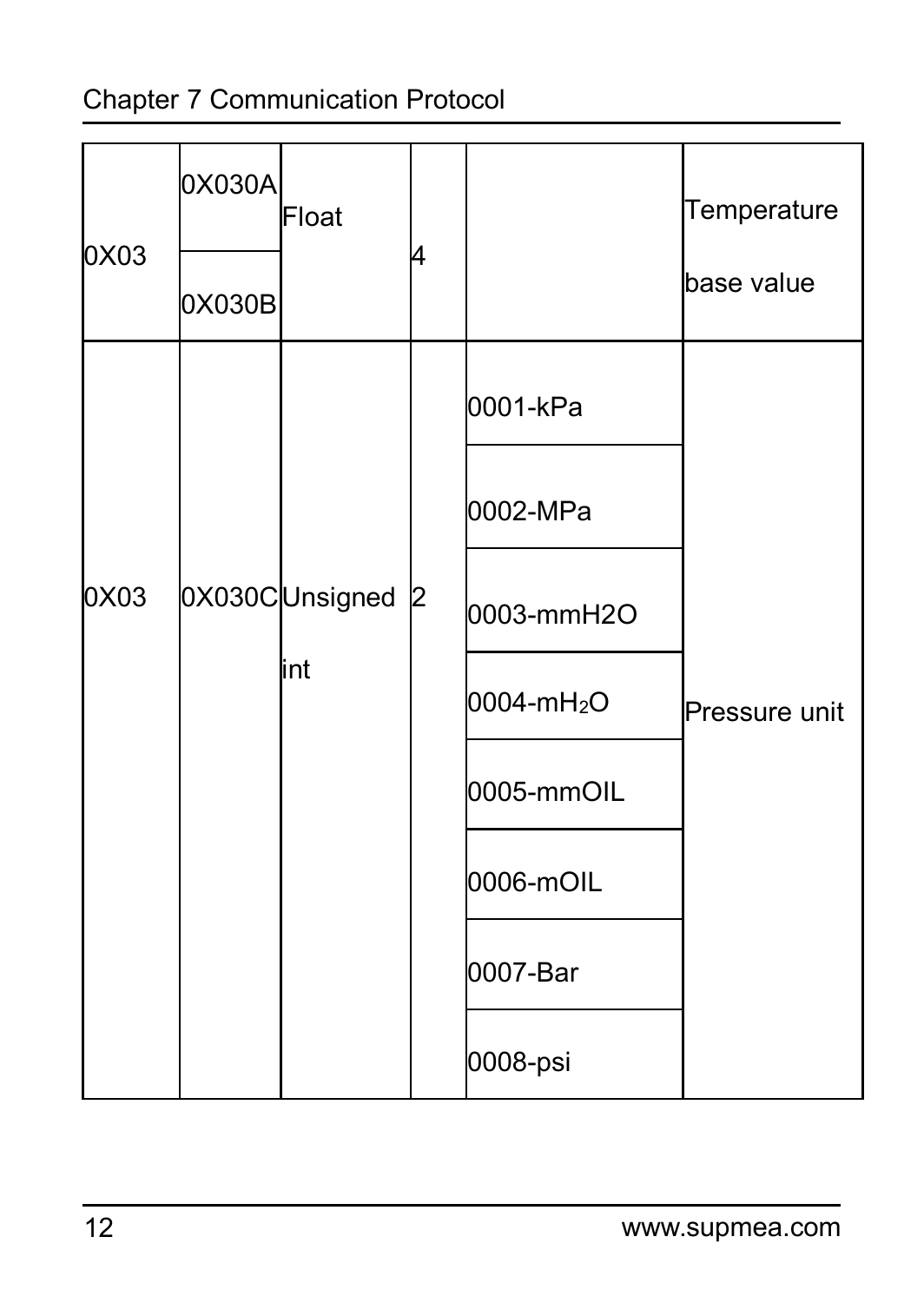|      |        |                              |              | 0009-atm  |              |  |
|------|--------|------------------------------|--------------|-----------|--------------|--|
|      |        |                              |              | 0080-°C   | Temperature  |  |
| 0X03 |        | 0X030DUnsigned<br>lint       | $\mathbf{z}$ | 0081-°F   | lunit        |  |
|      | 0X0404 |                              |              |           |              |  |
| 0X03 |        | Float                        | 14           |           | Pressure     |  |
|      | 0X0405 |                              |              |           | output value |  |
| 0X03 | 0X0408 | Float                        | 14           |           | Temperature  |  |
|      | 0X0409 |                              |              |           | output value |  |
|      |        | 0x06 Function code read data |              |           |              |  |
| 0X06 |        | 0X0300 Unsigned              | 12           | $1 - 247$ | Address      |  |
|      |        | lint                         |              |           |              |  |
|      |        |                              |              | 1200      |              |  |
| 0X06 |        | 0X0301 Unsigned              |              | 2400      | Baud rate    |  |
|      |        | long int                     |              | 4800      |              |  |
|      |        |                              |              |           |              |  |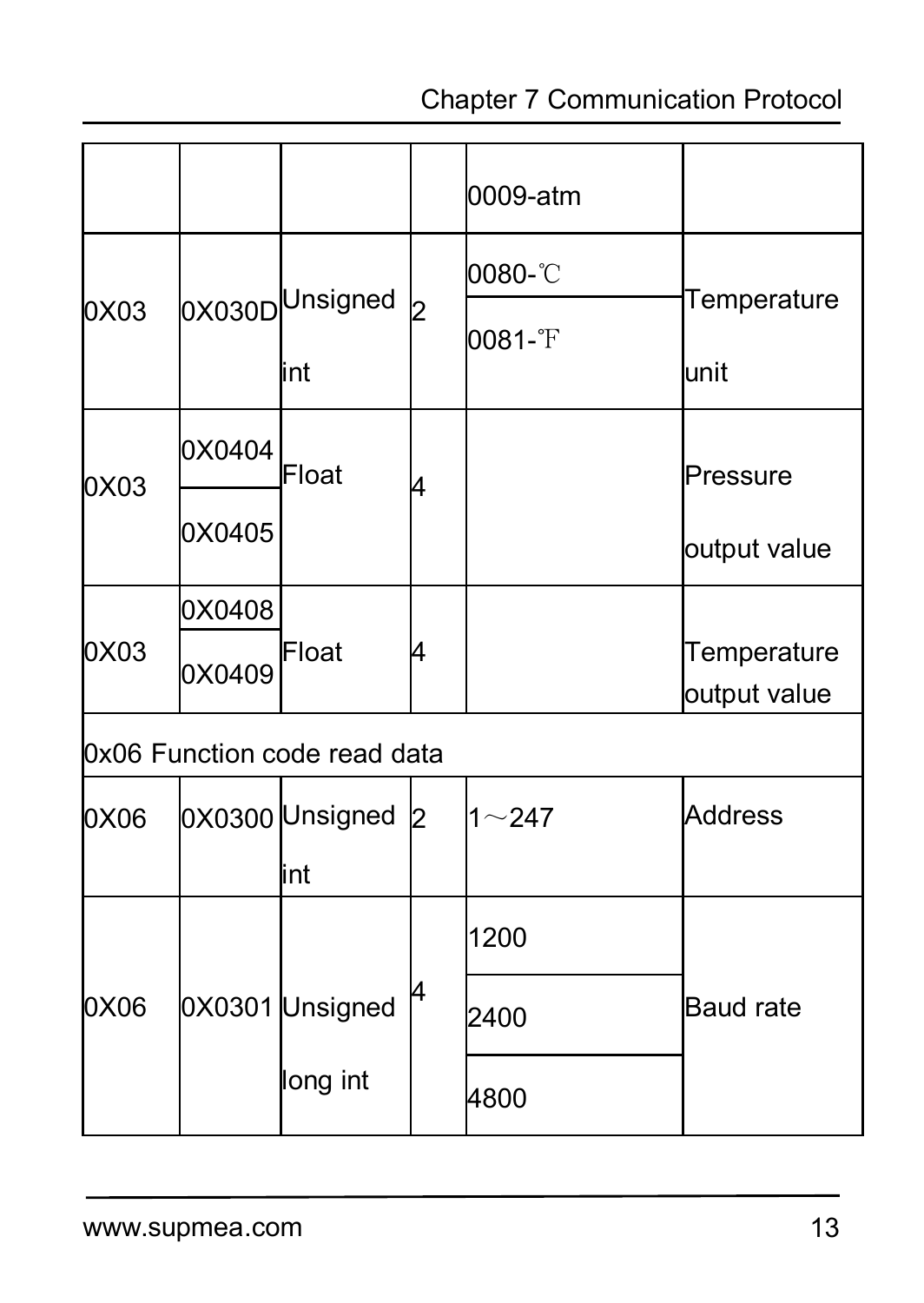|                      |        |                           |    | 9600        |               |
|----------------------|--------|---------------------------|----|-------------|---------------|
|                      |        |                           |    | 19200       |               |
|                      |        |                           |    | 38400       |               |
|                      | 0X0302 |                           |    | 57600       |               |
|                      |        |                           |    | 115200      |               |
|                      |        | 0X0303 Unsigned 2<br>lint |    | 0-None      | Check bit     |
|                      |        |                           |    | 1-ODD       |               |
|                      |        |                           |    | 2-EVEN      |               |
|                      |        | 0X0304 Unsigned 2         |    | $0\sim7$    | Pressured     |
| 0X06<br>0X06<br>0X06 |        | lint                      |    |             | decimal point |
|                      |        | 0X0305 Unsigned 2         |    | $0\sim7$    | Emperature    |
|                      |        | lint                      |    |             | decimal point |
| 0X06                 | 0X0306 | Float                     | l4 | $0.5 - 1.5$ | Pressure gain |
|                      | 0X0307 |                           |    |             | coefficien    |
|                      |        |                           |    |             |               |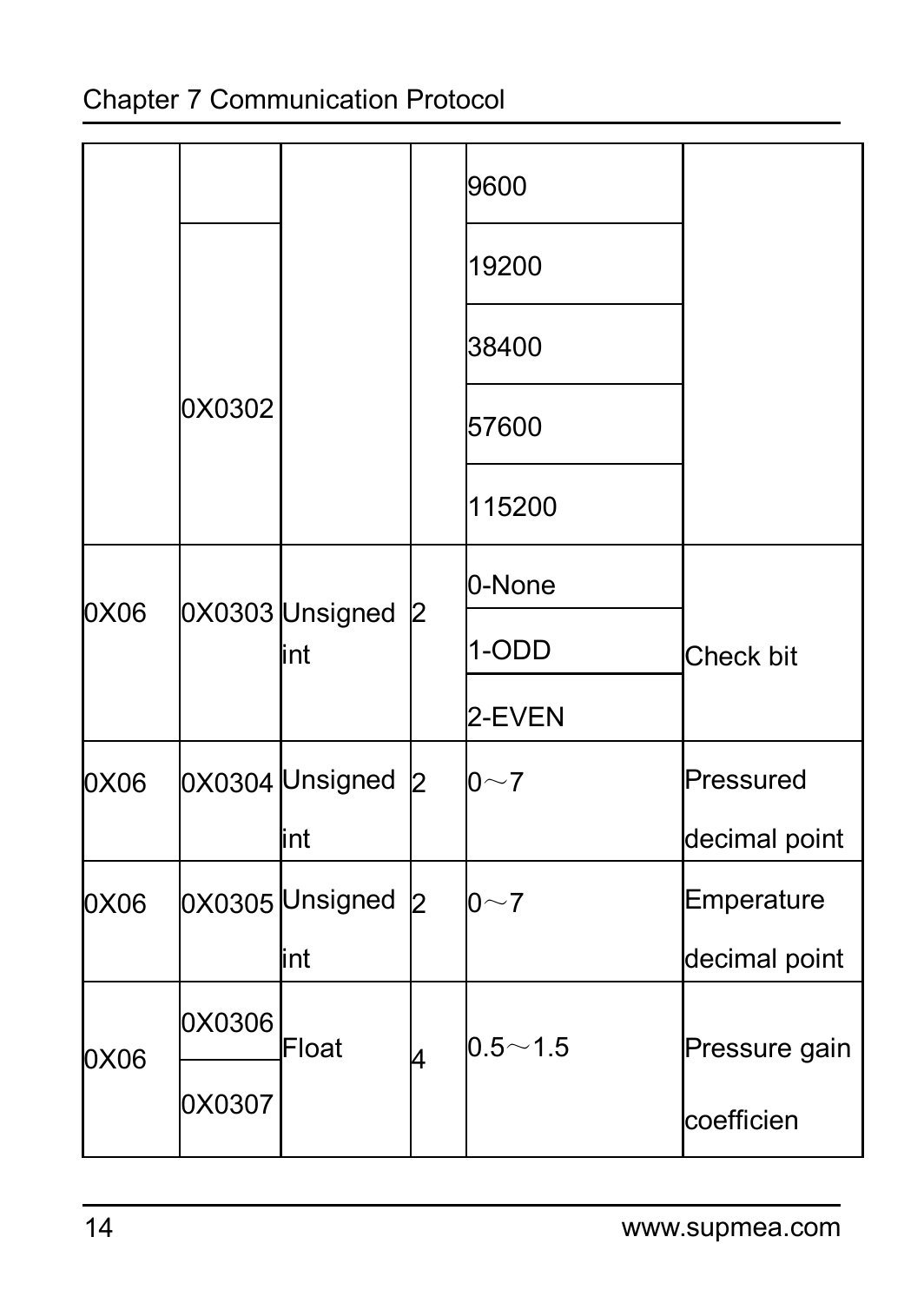| 0X06 | 0X0308                | Float                  | l4 |                         | Pressure base |  |
|------|-----------------------|------------------------|----|-------------------------|---------------|--|
|      | 0X0309                |                        |    |                         | lvalue        |  |
| 0X06 | 0X030A<br>DX030BFloat |                        | l4 |                         | Temperature   |  |
|      |                       |                        |    |                         | base value    |  |
| 0X06 |                       | 0X030CUnsigned<br>lint | l2 | 0001-kPa                | Pressure unit |  |
|      |                       |                        |    | 0002-MPa                |               |  |
|      |                       |                        |    | 0003-mmH <sub>2</sub> O |               |  |
|      |                       |                        |    | 0004-mH <sub>2</sub> O  |               |  |
|      |                       |                        |    | 0005-mmOIL              |               |  |
|      |                       |                        |    | 0006-mOIL               |               |  |
|      |                       |                        |    | 0007-Bar                |               |  |
|      |                       |                        |    | 0008-psi                |               |  |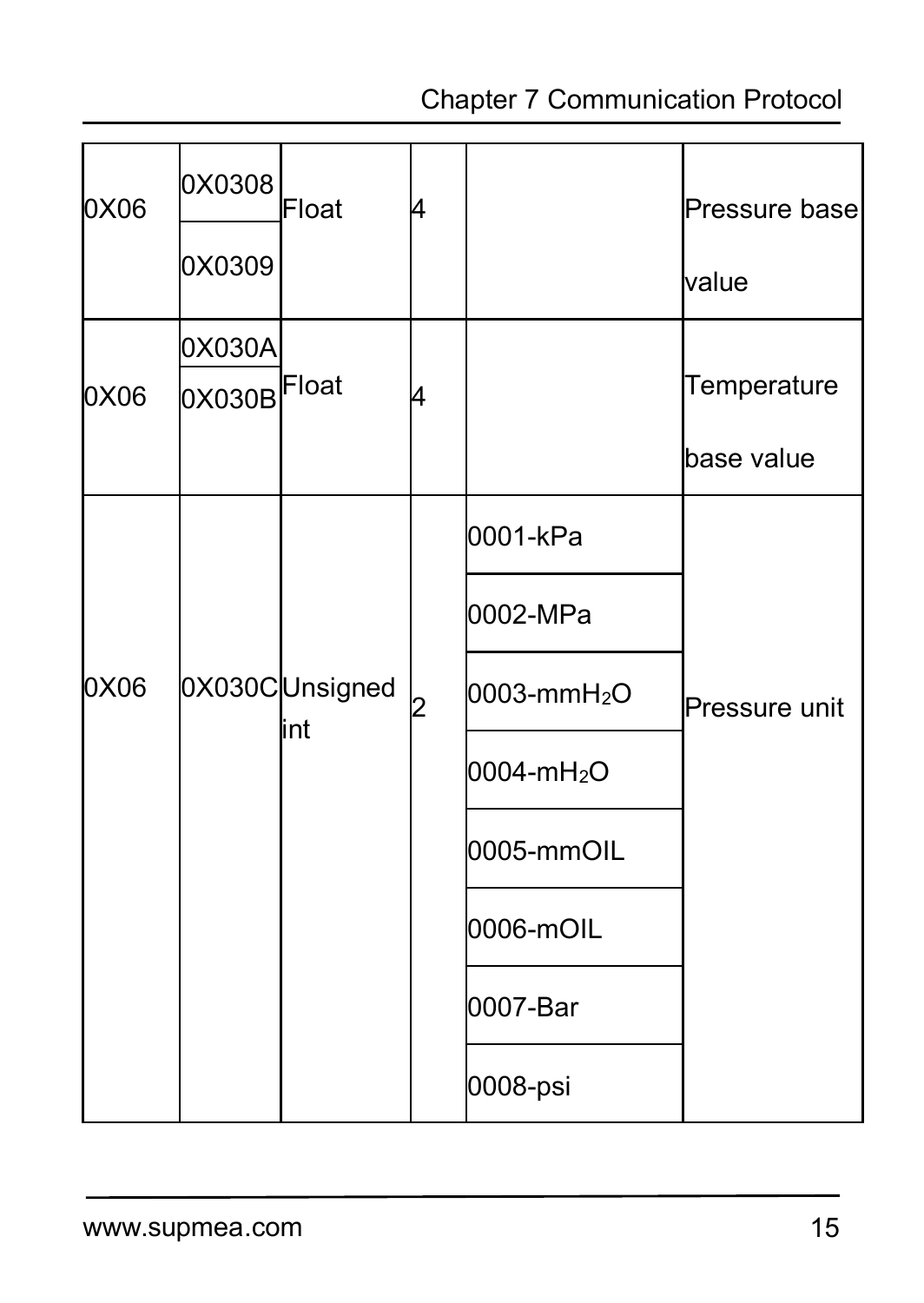|      |  |                   | 0009-atm         |           |  |
|------|--|-------------------|------------------|-----------|--|
|      |  |                   | 0001-Save to     |           |  |
| 0X06 |  | 0X0501 Unsigned 2 | luser data area  | Save      |  |
|      |  | lint              | 0004-Restore     | operation |  |
|      |  |                   | factory settings |           |  |
|      |  |                   | 0007-Pressure    |           |  |
|      |  |                   | reset            |           |  |

Description:

- If the device receives a function code other than 03H, 06H, or 10H, the abnormal response code 01H will be returned.
- In order to protect the important parameters of the device from being damaged, some registers only support users' reading operation (03H function code). If these registers are written (06H, 10H function code), the abnormal response code 02H will be returned.
- The operation data section only supports writing operations (06H, 10H function code). If these registers are read (03H power code), the abnormal response code 02H will be returned.
- Read/write operations on addresses beyond the range of the offset address allocation table will return the abnormal response code 02H.
- In order to prevent some registers from writing illegal parameters, when the registers in the user data area are written (06H, 10H function code), the device will verify the